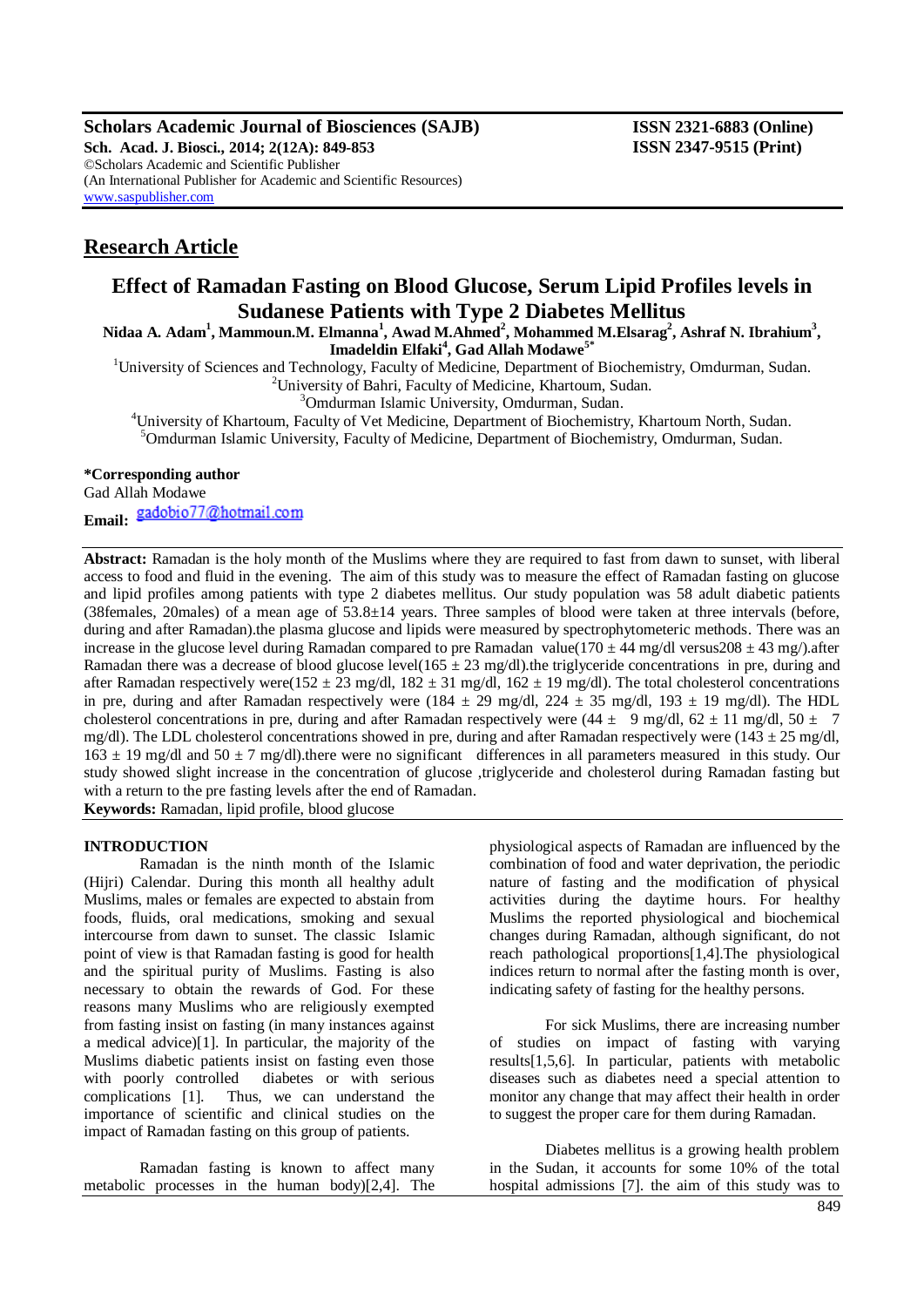measure the effect of Ramadan fasting on glucose and lipid profiles among patients with type 2 diabetes mellitus.

## **METHOD AND MATERIALS**

This study was a cross-sectional descriptive study; This study was being carried out at Omdurman; in the clinic of internal medicine of El Inqaz Medical Center. The population of this study was the adult Muslims diabetic type 2 patients, who desire to fast Ramadan in the year 2008 ,in the period from (August to October2008).the fasting hours were 14-15 hours in moderately warm weather.

## **Sampling and Data Collection:**

The total number of eligible patients covered gave their consent to participate in the study. 58 patients were included in the studies. A Questionnaire containing demographic and clinical data pertaining to study population was conducted. three sample of blood (5ml of each) were taken for each patient at three visits one before the start of Ramadan,anther in third week of Ramadan and the third one month after the end of Ramadan. Sample were drawn by venipuncture under complete aseptic techniques in heparin tubes. The plasma was separated by centrifugation at 5000 rpm for 10 minutes. chemical tests were carried out. Fasting blood glucose, triglyceride, Total cholesterol, High density lipoprotein-cholesterol (HDL-C), Low density lipoprotein-cholesterol (LDL-C) were measured using enzymatic diagnostic kits obtained from( spin react,

Spain).each volunteer served as self-control by comparing his Ramadan with pre Ramadan results.

## **Exclusion criteria:**

Any patient with any acute or serious intercurrent disease, or who was taking any medication that affect blood lipids (such as diuretics,thiazide or lipid modulating drugs) alcoholism ,obesity, smoking were excluded.

#### **Inclusion criteria:**

All adults type 2 diabetic patients who were insisting to fast Ramadan, and gave their consent to participate in the study, were included.

#### **Ethical considerations:**

The aims, nature and procedures of the study were being fully explained to our potential study population and a clear verbal consent was required. It was made clear to the study population that participation in the study was totally voluntary, and that their care in the clinic will not be affected any way in case of refusal to participate. All the required data was managed confidentially.

## **Statistical analysis**

Results were expressed as  $(\text{mean} \pm SD)$  and analyzed by students t-test. To determined the statically significance of the difference between the means for the preRamadan (control)and the Ramdan samples, with P≤0.05 a significant differences.

## **RESULTS**

#### **Table-1:Mean values of blood levels of glucose, triglyceride and cholesterol before and during Ramadan fasting among our patients**

| Parameter         | Before Ramadan     | During Ramadan     | Significance of change |
|-------------------|--------------------|--------------------|------------------------|
| Glucose           | $170 \pm 44$ mg/dl | $208 \pm 43$ mg/dl | Not significant        |
| Triglyceride      | $152 \pm 23$ mg/dl | $182 \pm 31$ mg/dl | Not significant        |
| Cholesterol       | $184 \pm 29$ mg/dl | $224 \pm 35$ mg/dl | Not significant        |
| HDL - cholesterol | $44 \pm 9$ mg/dl   | $62 \pm 11$ mg/dl  | Not significant        |
| LDL - cholesterol | $143 \pm 25$ mg/dl | $163 \pm 19$ mg/dl | Not significant        |

#### **Table-2:Mean values of blood levels of glucose, triglyceride and cholesterol during and after Ramadan fasting among our patients**

| Parameter         | During Ramadan     | After Ramadan              | Significance of<br>change |
|-------------------|--------------------|----------------------------|---------------------------|
| Glucose           | $208 \pm 43$ mg/dl | $165 \pm 23$ mg/dl         | Not significant           |
| Triglyceride      | $182 \pm 31$ mg/dl | $162 \pm 19$ mg/dl         | Not significant           |
| Cholesterol       | $224 \pm 35$ mg/dl | $193 \pm 19$ mg/dl         | Not significant           |
| HDL - cholesterol | $62 \pm 11$ mg/dl  | $50 \pm 7$ mg/dl           | Not significant           |
| LDL - cholesterol | $163 \pm 19$ mg/dl | $142 \pm 22 \text{ mg/dl}$ | Not significant           |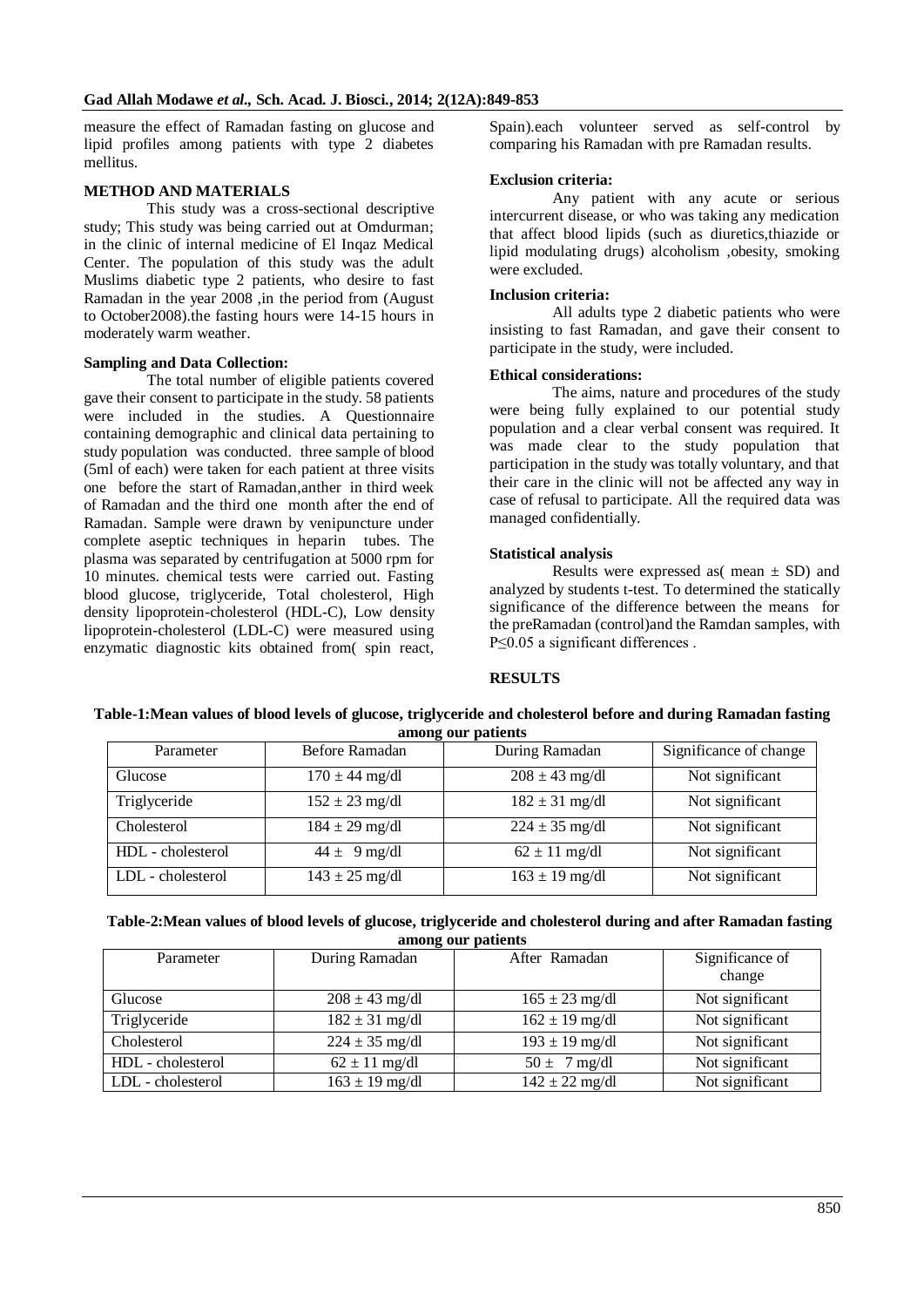## **Gad Allah Modawe** *et al.,* **Sch. Acad. J. Biosci., 2014; 2(12A):849-853**

| Table-3: Means values of blood levels of glucose, triglyceride and cholesterol before and after Ramadan fasting |
|-----------------------------------------------------------------------------------------------------------------|
| among our patients                                                                                              |

| Parameter         | Before Ramadan     | After Ramadan              | Significance of |
|-------------------|--------------------|----------------------------|-----------------|
|                   |                    |                            | change          |
| Glucose           | $170 \pm 44$ mg/dl | $165 \pm 23$ mg/dl         | Not significant |
| Triglyceride      | $152 \pm 23$ mg/dl | $162 \pm 19$ mg/dl         | Not significant |
| Cholesterol       | $184 \pm 29$ mg/dl | $193 \pm 19$ mg/dl         | Not significant |
| HDL - cholesterol | $44 \pm 9$ mg/dl   | $50 \pm 7$ mg/dl           | Not significant |
| LDL - cholesterol | $143 \pm 25$ mg/dl | $142 \pm 22 \text{ mg/dl}$ | Not significant |







**Fig -2:Types of treatment of diabetes among our patients**



**Fig-3: Distribution of our patients by duration of diabetes**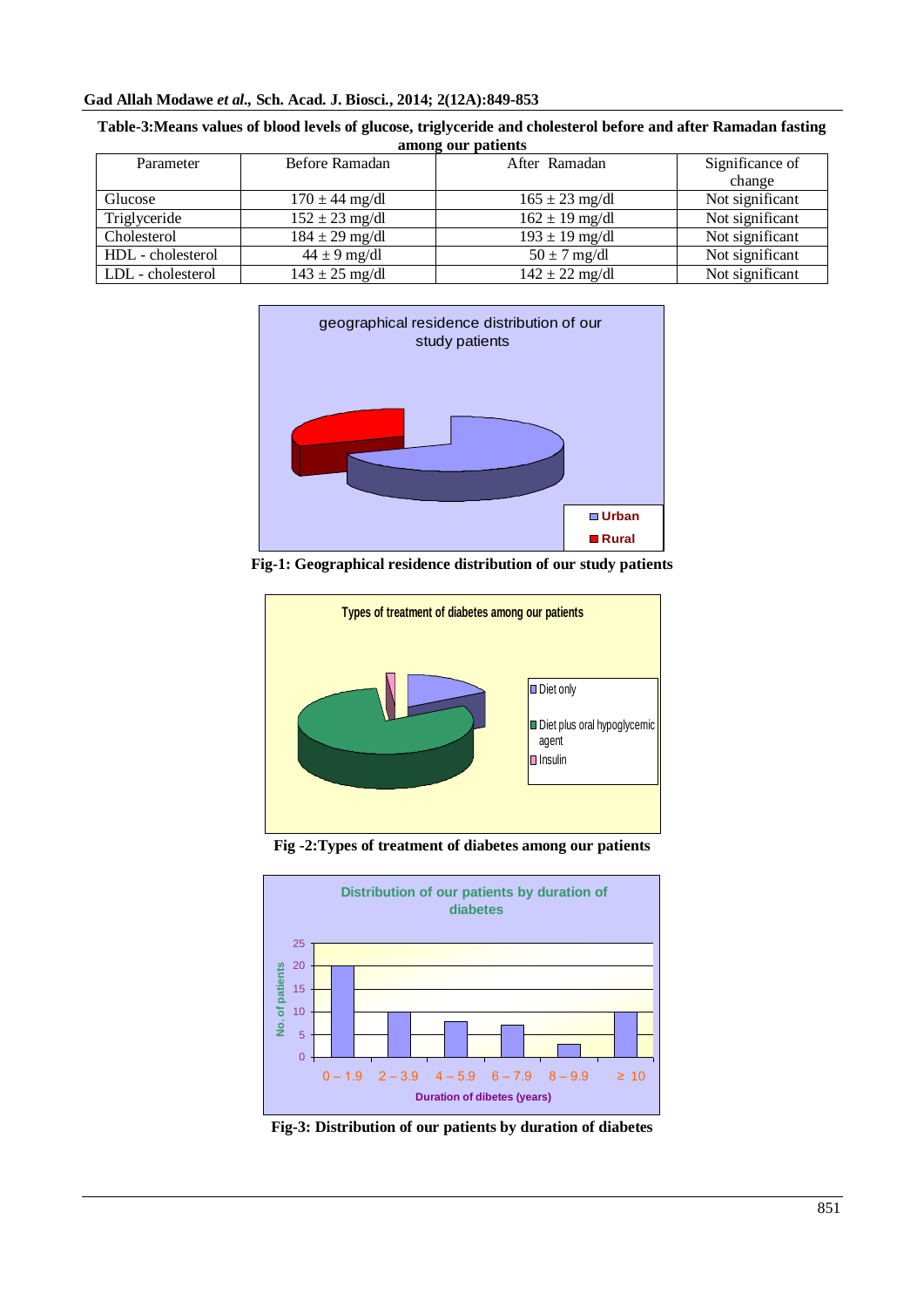# **DISCUSSION**

Our study showed an increase in the values of blood levels of glucose, cholesterol and triglyceride during Ramadan but with return to the preRamadan levels a few weeks after the end of the fasting. This confirms the finding of previous studies that the biochemical changes during Ramadan are temporary and of no pathological consequences. For healthy subjects, during the 12-14 hours of fasting, the blood glucose remains stable as a result of hepatic glucose output (glycogenolysis) which occurs at a rate of 0.10- 0.16 mmol/kg/hour. In our study we reported a significant reduction in the level of glucose after the end of the fasting month. This is different from previous studies on healthy subjects which indicate a slight increase of blood glucose[8]).The changes in glucose levels may vary according to type of food taken, and engorging on braking the fast, differences in metabolism, irregularity in taking anti-diabetic medications and the level of glycaemic control before Ramadan<sup>[1]</sup>. Of these, the dietary factor is important. The Muslims, classically, tend to consume large amounts of sugar, dates and sweets during Ramadan. At the same time, many fasting Muslims tend to be less active during Ramadan (often sleeping or watching television).

An important factor that deserves discussion is the intense fear of hypoglycemia among diabetic patients intending to fast (and even some of their caretakers). Even more, some patients tend to stop their medications or break their fast with large amounts of sweets or sucrose-rich fluids. These patients should be reminded that fasting in uncomplicated Type II diabetes, per se, does not lead to hypoglycemia. They can be advised to avoid strenuous or unaccustomed exercise during the fasting hours, and perform self monitoring of their glucose to get assured of their normoglycaemia.

The levels of triglycerides and cholesterol showed no significant difference. The comparison with previous studies is a difficult task due to their contradicting results. Nevertheless, our results are similar to Sulimani et al [6]. Some researchers found a reduction in cholesterol and triglycerides, while others found an increase in one parameter and a decrease in the other [2,5]. The main drawback of these studies is that they did not consider some factors that may affect lipid levels such as age, sex and dietary patterns[1]. This may explain some of the differences in the results of these studies. To reach productive results, the future studies must match the investigated groups with these risk factors.

The most common lipid abnormality in Type II diabetes is hypertriglyceridaemia[9]. The association between hyperglycemia and hypertriglycerideaemia can be explained by the decrease in adipose tissues and muscle lipoprotein lipase activity[10]. On the other

hand, the hepatic lipase plays a central role in Low Density Lipoprotein (LDL) and High Density Lipoprotein (HDL) remodeling. High activity of hepatic lipase is associated with small dense LDL particles and with reduced HDL cholesterol levels[11] .The metabolic changes associated with Ramadan fasting might affect all or some of these processes leading to the lipid changes reported in different studies. Some researchers claim that the dietary pattern of Muslims during Ramadan underlies the lipid changes i.e. the sucrose content of meals. El-hazmi et al stated that the intake of very large meals after many hours of fasting might lead to increase synthesis of endogenous cholesterol[12]. However, our results showed that the lipid changes in Ramadan among the diabetic patients are temporary and of no morbid effects, yet, the caring doctors should be cautious in advising diabetic patients with dyslipidaemia to fast.

# **CONCLUSION**

The investigated metabolic changes associated with Ramadan fasting among our diabetic group are slight and not statistically significant; temporary and of no pathological consequences. For diabetic patients with prior fair glycaemic control and no complications or co-morbidities, fasting does not seem to involve added risk, should they adhere to their prescribed medications and dietary restrictions (as before Ramadan). Patients should be encouraged to continue their follow up and adjustment of medications.

## **REFERENCES**

- 1. Ahmed AM; Ramadan Fasting. Practical Diabetology, 2001; 18:7-14
- 2. Tarek AM; Effects of Ramadan fasting on blood lipids and sugar. Pak J Med Sci, 2004; 20: 308-10.
- 3. Mahboob S, Sattaria y and Nouri M; effects of Ramadan fasting on serum lipid profile in normal hyperlipidaemic subjects. Saudi Med J, 1999; 20 :947-950.
- 4. Fedail SS, Murphy D, Salih SY, Botton CH, Harvey RF; Changes in certain blood constituents during Ramadan. Am J Clin Nutr ,1982; 36: 350- 353.
- 5. Lajaam M; Ramadan fasting and non -insulin dependent diabetes: effect on metabolic control. East Aft Med J, 1990; 67: 732-738.
- 6. Sulimani RA, Laajam M, AI-Atlas O, Famuyiwa FO, Bashi S, Mekki MO; The effect of Ramadan fasting on diabetic control Type II diabetic patients. Nutrition Research, 1991; 11: 261-264.
- 7. Ahmed AM, Abdalla ME; Pattern of hospital mortality among diabetic patients in Sudan. Pract Diabetes Int, 2000; 17: 41-43
- 8. Suliman MI, Zuhir F, Khairy AM; Effects of Muslim -style fast on blood glucose. Saudi Med J, l988; 9: 503-508.
- 9. Yashiro G, Hirano T, Kazumi T; Dyslipidemia in diabetes. Diabetes Res Clin pract, 1999; 33:1-14.
- 10. Abbate SL, Brunzel JD; Pathophysiology of